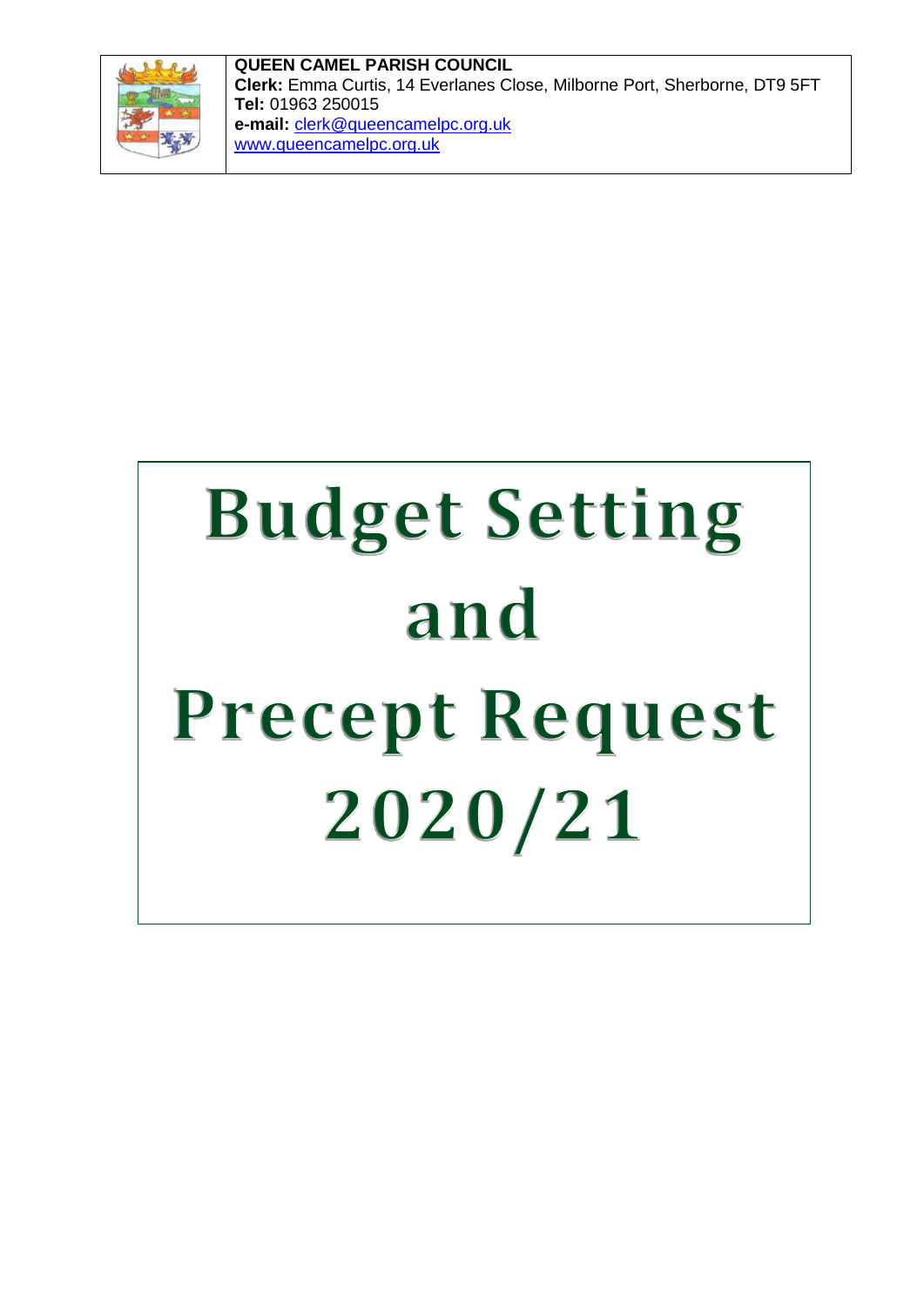### **1 – Introduction**

This report is intended to introduce the budget for 2020/21 and to briefly explain residents' Council Tax bills and how this relates to the Parish Council's precept request.

#### **2 –Budget**

The Parish Council budget is made up of Payments and Receipts. Within these two headings, the funds to be spent or received are broken down into "cost centres" and then "budget lines". This is to make sure that the Council knows that it has made provision for all of its responsibilities and for any unforeseen costs or income that may be incurred throughout the year.

While some payments and receipts are known in advance, for example salaries, it is impossible to make a completely accurate prediction of exactly how much will be spent or received. The Council's Financial Regulations allow for funds to be transferred from one budget line to another during the year, with agreement at a Full Council meeting, in case of unexpected costs.

The following pages show the budget for the 2020/21 financial year.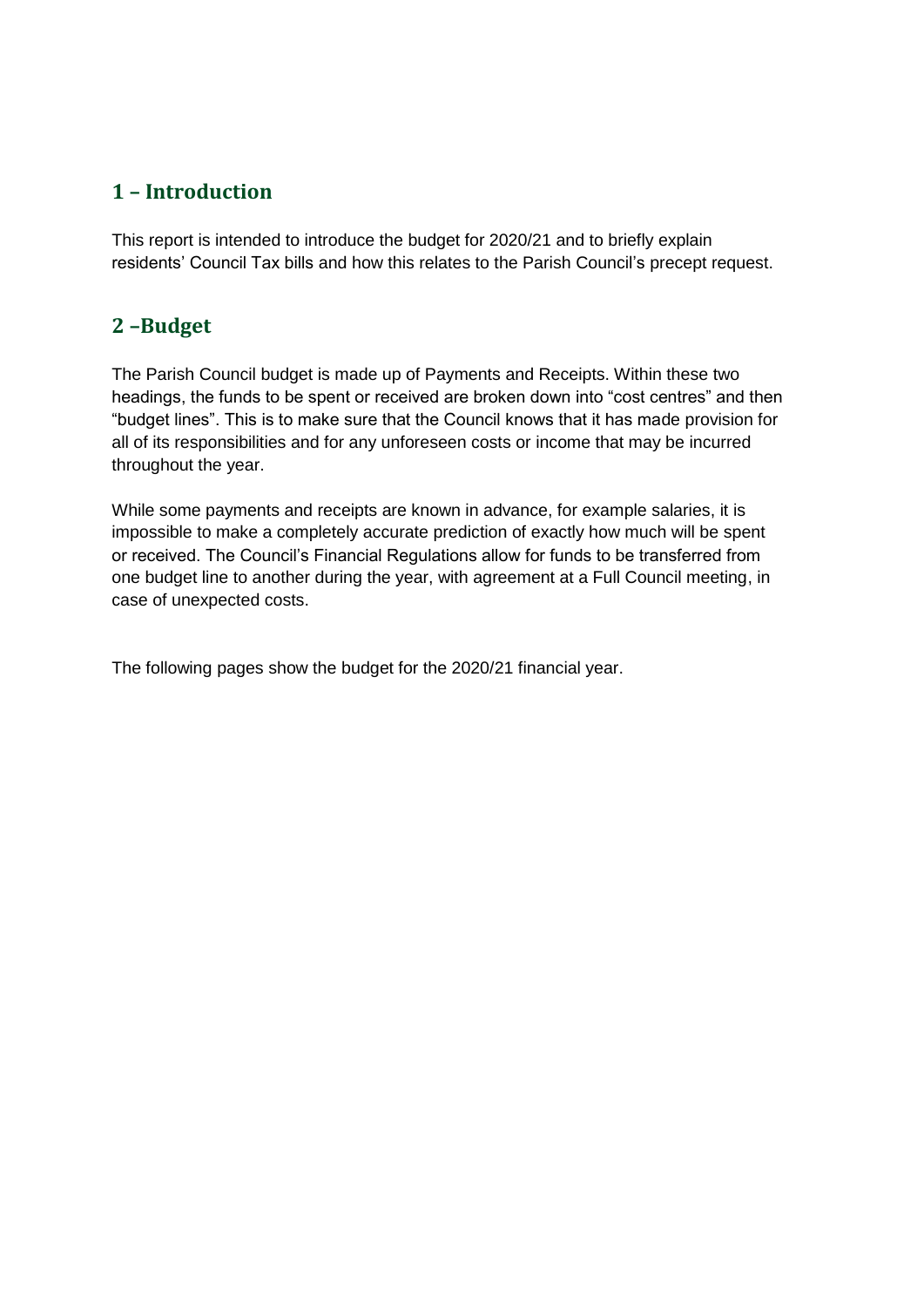| <b>PAYMENTS</b>                 |               |               |
|---------------------------------|---------------|---------------|
|                                 | <b>BUDGET</b> | <b>BUDGET</b> |
|                                 | 2019/20       | 2020/21       |
| Clerk's wages (incl HMRC)       | £ 4,700.00    | £<br>4,700.00 |
| ER PAYE & NI                    | £             | £<br>200.00   |
| <b>Parish Office Costs</b>      | £<br>402.00   | £<br>402.00   |
| Stationery/Communications       | £<br>600.00   | £<br>600.00   |
| <b>Clerks Mileage</b>           | £<br>60.00    | £<br>300.00   |
| Insurance                       | £<br>450.00   | £<br>450.00   |
| Repairs                         | £<br>1,500.00 | £<br>1,500.00 |
| <b>SID</b>                      | £<br>1,200.00 | £<br>1,500.00 |
| <b>New Assets</b>               | £<br>700.00   | £<br>700.00   |
| Fees                            | £<br>500.00   | £<br>500.00   |
| Training                        | £<br>250.00   | £<br>300.00   |
| <b>Hire of Premises</b>         | £<br>200.00   | £<br>200.00   |
| Parish Meetings (S137)          | £<br>250.00   | £<br>250.00   |
| Planning/Development            | £<br>300.00   | £<br>1,000.00 |
| <b>VAT</b>                      | £<br>800.00   | £             |
|                                 | £11,912.00    | £ 12,602.00   |
| <b>Grants &amp; Donations</b>   |               |               |
| <b>Memorial Hall Committee</b>  | £4,150.00     | £<br>4,000.00 |
| <b>Playing Field Committee</b>  | £4,000.00     | £<br>4,000.00 |
| <b>Parochial Church Council</b> | £2,258.00     | £<br>2,258.00 |
| <b>Sparkford Scouts</b>         | £250.00       | £<br>250.00   |
| Queen Camel Guides              | £250.00       | £<br>250.00   |
| <b>Cricket Club</b>             | £250.00       | £<br>250.00   |
| <b>Sparkford Copse Trust</b>    | £150.00       | £<br>150.00   |
| <b>Tennis Club</b>              | £1,100.00     | £<br>1,100.00 |
|                                 | £12,408.00    | £ 12,258.00   |
| <b>TOTAL</b>                    | £24,320.00    | £ 24,860.00   |

| <b>RECEIPTS</b>      | <b>BUDGET</b> | <b>BUDGET</b>  |
|----------------------|---------------|----------------|
|                      | 2019/20       | 2020/21        |
| Solar Farm           | £ 6,658.00    | 6,658.00<br>£  |
| Precept              | £17,300.00    | 17,819.00<br>£ |
| <b>SSDC Grant</b>    | £<br>80.00    | £              |
| Interest             | 4.00<br>£     | £<br>50.00     |
| Rent                 | £<br>1.00     | £<br>1.00      |
| <b>VAT Reclaim</b>   | £ 1,160.00    | £              |
| <b>Transfer from</b> |               |                |
| <b>Reserves</b>      | £ 5,775.00    | £              |
|                      | £30,978.00    | 24,528.00<br>£ |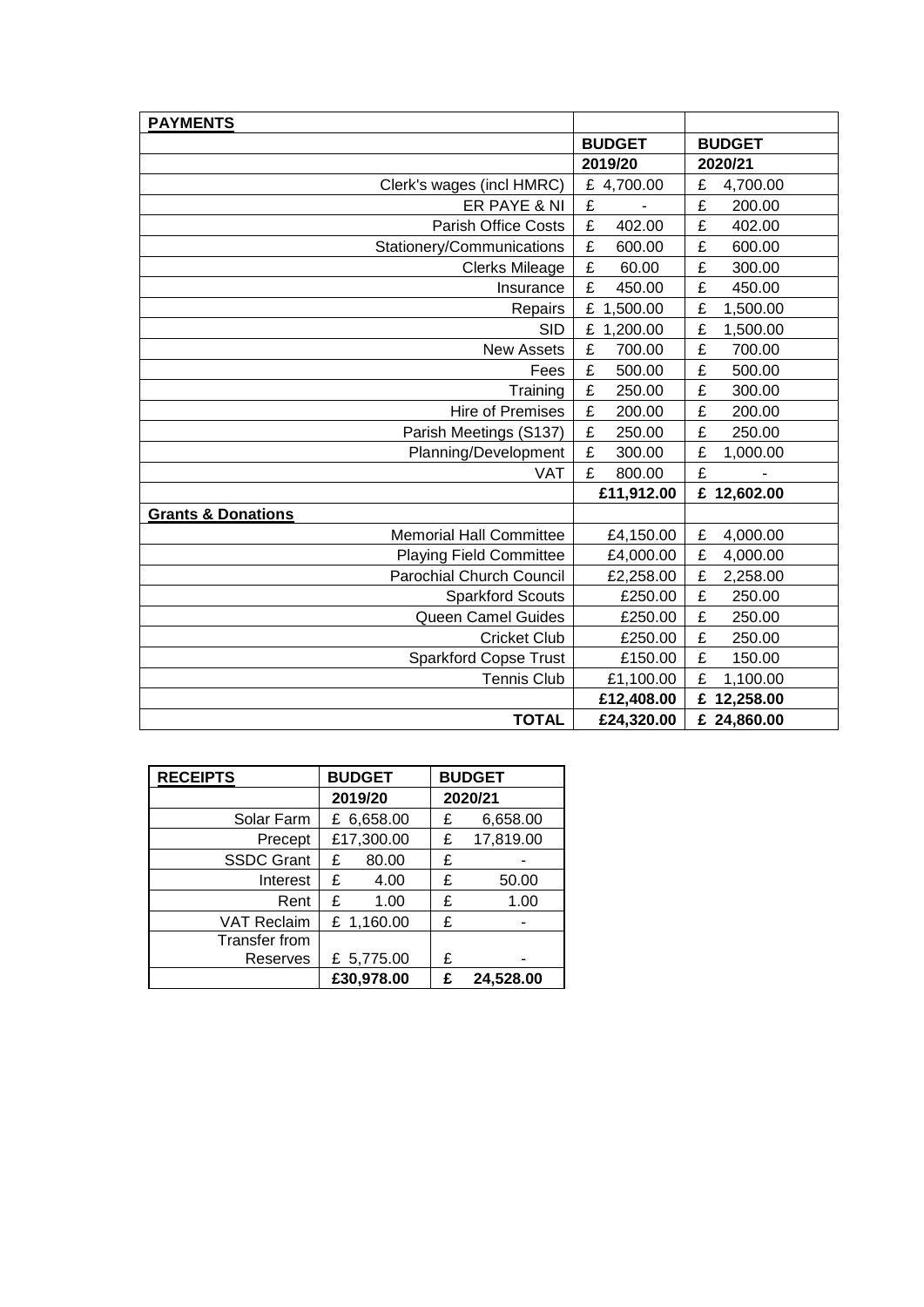#### **4 - Council Tax – Your Bill**

The Parish Council precept is just one small part of a residential Council Tax bill. According to SSDC's website, Council Tax is distributed between the following:

*"…70.5 per cent of Council Tax money goes to Somerset County Council, 10.9 per cent to Avon & Somerset Police, 4.7 per cent to Devon & Somerset Fire & Rescue Service, 3.9 per cent to parish and town councils within the district and 10 per cent goes to SSDC."*

Full details on your Council Tax bill can be found here:

https://www.southsomerset.gov.uk/services/council-tax/your-guide-to-council-tax/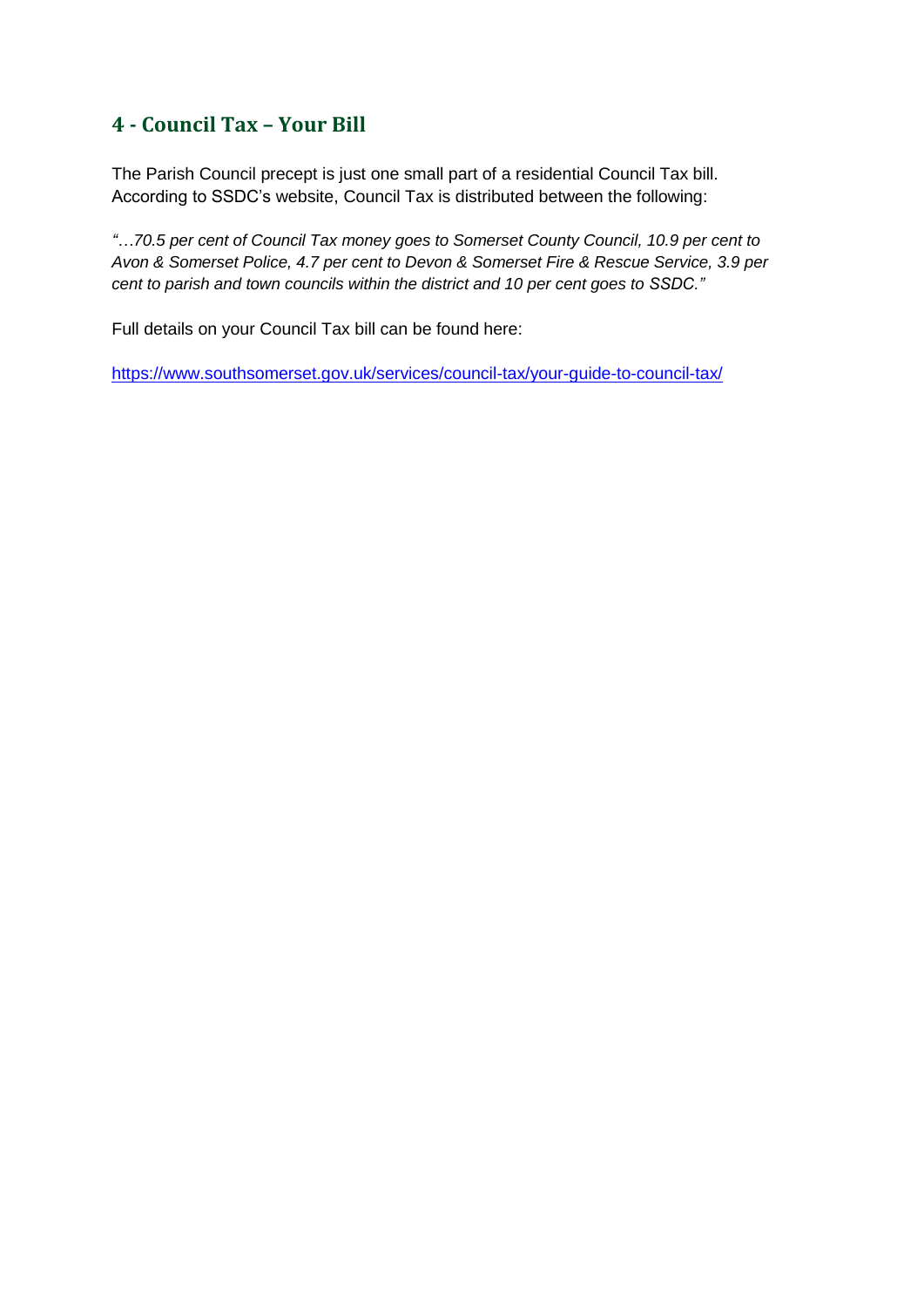## **5 – Precept calculations**

The information in the box below shows how the 2020/21 precept figure compares to the previous year.

| <b>Queen Camel</b>                      |         |
|-----------------------------------------|---------|
| <b>Precept 2019/20</b>                  | £17,300 |
| <b>Tax Base 2019/20</b>                 | 342.31  |
| <b>Equivalent Band D Charge 2019/20</b> | £50.54  |
|                                         |         |
| <b>Precept 2020/21</b>                  | £17,819 |
| <b>Tax Base 2020/21</b>                 | 339.39  |
| <b>Equivalent Band D Charge 2020/21</b> | £52.50  |
|                                         |         |
| Increase/decrease in Charge             | £1.96   |
| Increase/decrease in % to Tax Payer     | 3.89%   |
|                                         |         |